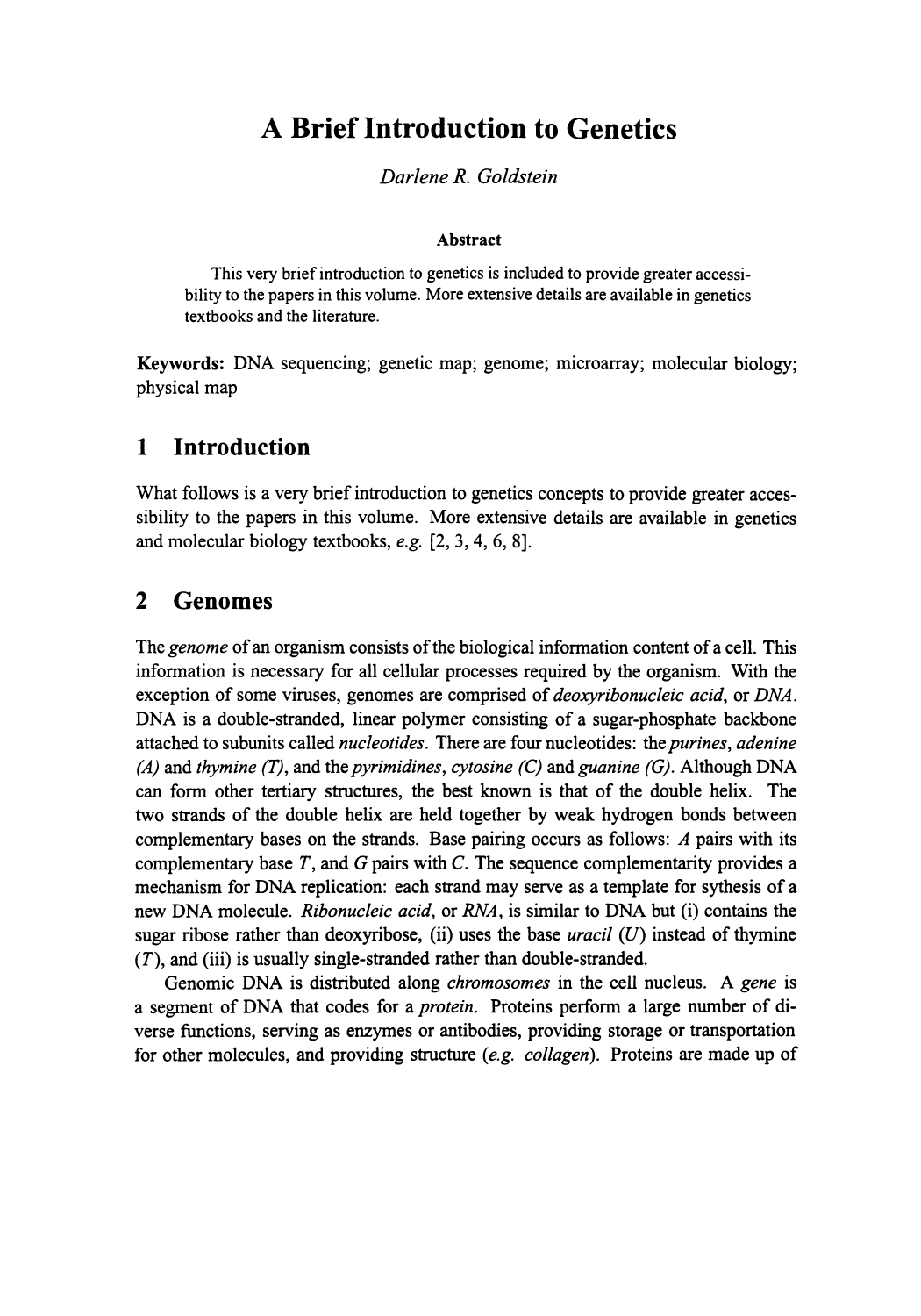subunits called *amino acids;* there are 20 amino acids. The set of rules associating the DNA sequence of a gene with the amino acid sequence of a protein is called the *genetic code.*

Genes occur at particular sites, or *loci* along a chromosome. A gene may exist in multiple versions, called *alleles.* The two alleles at a genetic locus comprise the *genotype* at that locus. If both alleles are the same, the genotype is *homozygous;* otherwise, the genotype is *heterozygous.* A locus may refer more generally to genetic units other than genes; for example, to sequences of DNA smaller than genes. Genetic entities such as these following normal hereditary laws are referred to as *markers.* Loci represented by more than one allelic variant in a population are said to be *polymorphic.* Examples of types of polymorphic marker systems include *restriction fragment length polymorphisms,* or *RFLPs,* and *single nucleotide polymorphisms,* or *SNPs.*

*Gene expression* is the process whereby the genetic information in a gene is made available to the cell. When a gene is expressed, it is said to be "turned on." Gene expression occurs in two major steps: *transcription* of the gene DNA sequence into *messenger RNA (mRNA),* followed by *translation* of the *mRNA* into protein. A number of intermediate steps also occur during expression, the details are omitted here.

Gene expression depends on not only allele status (genotype), but also chromosomal structure, DNA modifications, and gene-gene interactions *(epistasis).* An example of these other effects is *imprinting,* the phenomenon that genes are differently expressed depending on whether they came from the mother or father.

### **3 Molecular Laboratory Techniques**

Advances in genetic knowledge have been made possible by innovative techniques in the molecular biology laboratory. Important techniques involve manipulations of DNA: hybridization, copying, cutting or binding, labeling and visualization.

*Hybridization* refers to the annealing of complementary strands of DNA. The two strands of DNA can be *denatured* (separated) by heating; upon cooling, the strands bind, restoring the original molecule.

This hybridization property of DNA can be exploited to *amplify* (copy) sequences of DNA. The process for amplifying DNA is the *polymerase chain reaction,* or *PCR.* PCR is used to amplify specific DNA sequences when the ends of the sequence are known. In PCR, the source DNA is denatured into single strands, short sequences complementary to one end of each strand are added in great excess, then the temperature is lowered so that the short sequences hybridize with their complementary sequences. The genomic DNA remains denatured, because the complementary strands are at too low a concentration to encounter each other during the period of incubation. The hybridized ends then serve as *primers* for DNA synthesis, which begins upon addition of a supply of nucleotides and a temperature resistant polymerase, an enzyme for synthesizing DNA. When the synthesis cycle is complete, there are approximately twice as many DNA molecules as there were at the start. Repeated cycles  $(25 - 30)$  of denaturing and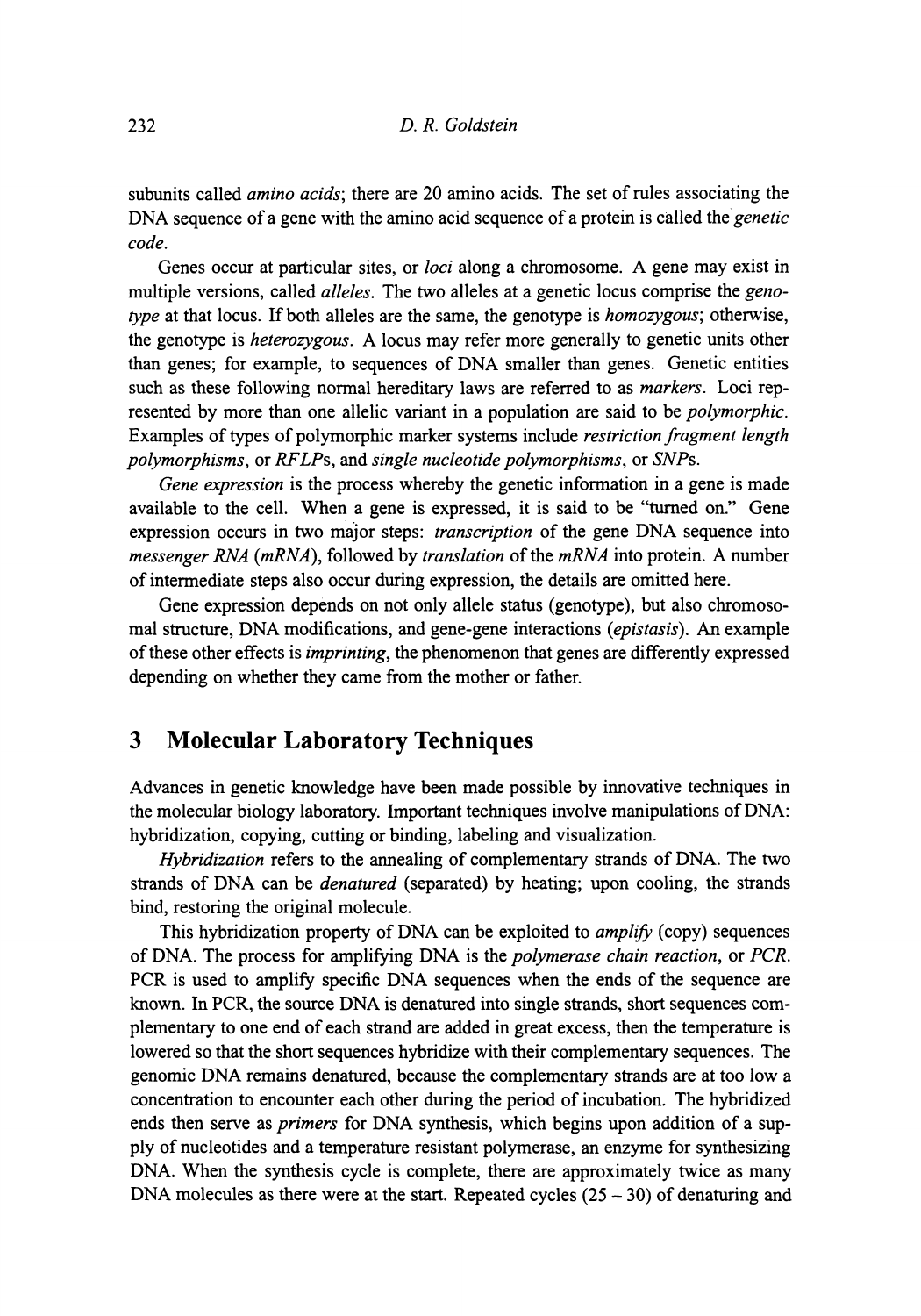synthesis quickly provide many copies of the original DNA.

When a bacterium is invaded by a DNA-containing organism *(e.g.* a virus), it can defend itself with *restriction enzymes,* also called *restriction endonucleases.* Restriction enzymes recognize a specific short sequence of DNA and cut both strands at that sequence. They are used in the laboratory as "molecular scissors" for cutting large DNA molecules into smaller fragments. Restriction fragments may also be joined with the enzyme *DNA ligase.* This ability to join fragments is an important step in the creation of artificial *cloning vectors,* DNA molecules able to replicate inside a host. *Bacterial artificial chromosomes (BACs)* and *yeast artificial chromosomes (YACs)* are high capacity cloning vectors capable of cloning large fragments of DNA. These are used in large scale DNA sequencing projects.

Southern [9] showed that is possible to detect a specific DNA fragment within a mixed pool of fragments. Crucial to this process is DNA labeling, which enables the location and visualization of a particular DNA molecule. DNA may be labeled radioactively, then visualized by X-ray (autoradiography). Labeling for many procedures is also done with nonradioactive alternatives, most commonly with fluorescent markers.

#### **4 Linkage and Genetic Maps**

Most cells of *diploid* individuals, that is individuals whose cell nuclei contain two of each chromosome, contain a homologous pair of each *autosome,* or non-sex chromosome, and two sex chromosomes. However, gametic cells (sperm or egg) are an exception to this general rule, as they contain only one chromosome of each autosomal pair and one sex chromosome *(haploid).* Gametes are produced via a reduction divison process called *meiosis.* During meiosis, a diploid gametic precursor cell replicates DNA once and divides twice, producing four gametes.

It is also during meiosis that *crossing over* occurs. For each chromosome, after DNA replication, the two sets of chromosomal pairs (the four *chromatids)* become aligned, at which time pairs of nonidentical homologous chromosomes form regions of contact *(chiasmata).* Because physical exchange of chromosomal DNA occurs in these regions, the gametic chromosomes of an individual are generally not exact copies of the originals, but rather are combinations of the original pair.

It is one of these new combinations which is then passed on to offspring. The combination of alleles (at different loci) an offspring receives from one parent is called a *haplotype. A recombination* between two loci has occurred when the exchange of DNA is such that the resulting haplotype passed to an individual contains alleles at the two loci contributed by different grandparents. It is on the basis of haplotypes passed from parent to offspring that recombinations can be recognized. However, recombinations can only be distinguished from nonrecombinations when at least one parent is heterozygous at each locus.

Pairs of (gene or marker) loci on different chromosomes, or so far apart on the same chromosome that there is the same chance of recombination as nonrecombination, are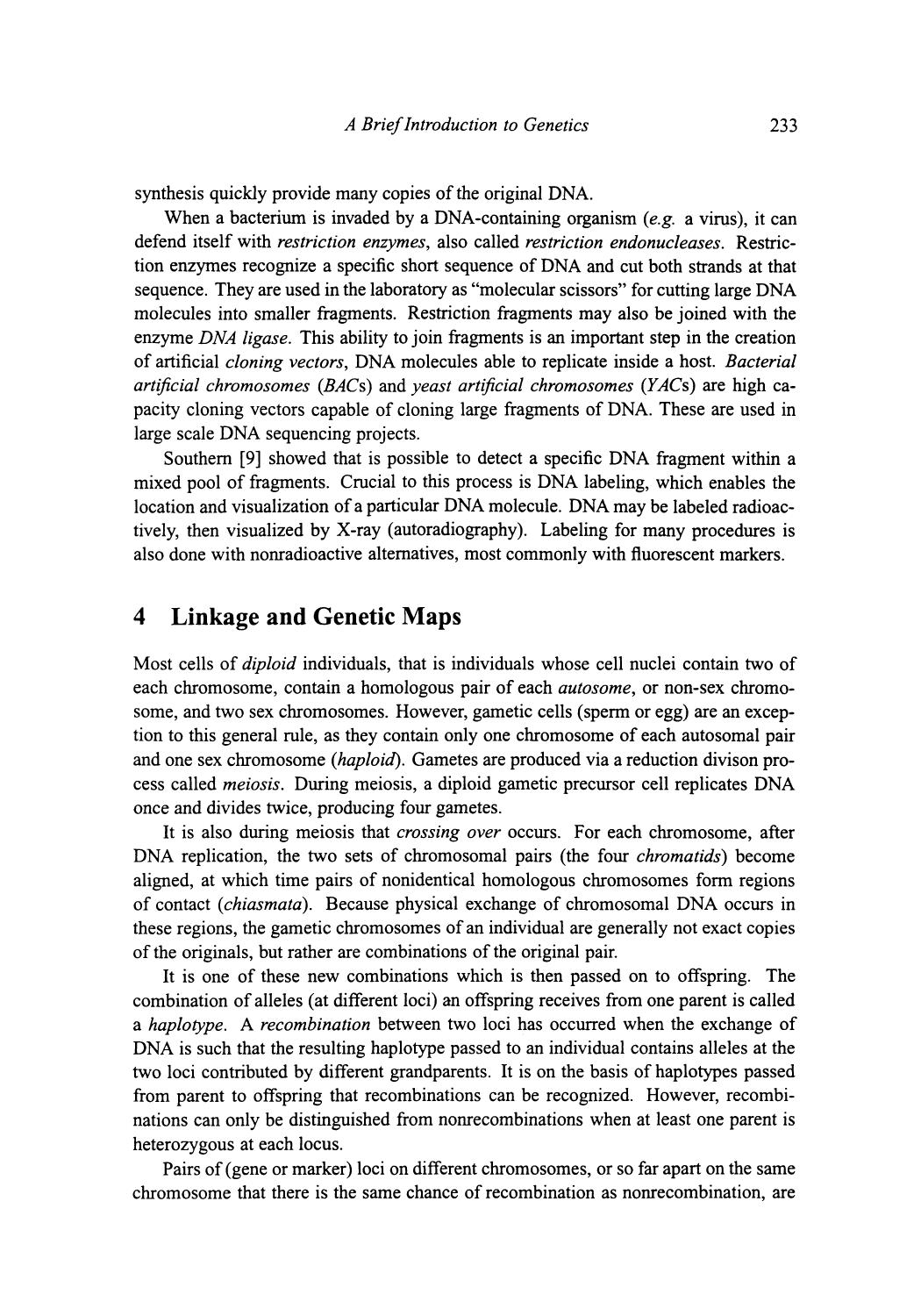said to be *unlinked.* Two loci are *linked* when they are *not* passed on independently. When loci are in *linkage equilibrium,* the haplotype frequency is the product of the individual allele frequencies in the population; when this rule does not hold, the loci are in *linkage disequilibrium.*

The probability of recombination, or *recombination fraction,* measures the extent of linkage between loci, thereby providing a means for creating a *genetic map.* A measure of genetic distance is given by the expected number of crossovers on a single strand between two loci; the unit for this distance is the *Morgan (M);* distances are more commonly specified as centimorgans *(cM;* 100 *cM=* 1 *M).*

## **5 Physical Maps and Genome Sequencing**

Genetic maps show the position of genes and other types of genetic loci in terms of genetic distance. These maps are constructed using techniques such as cross-breeding experiments and analysis of *pedigrees* (families). Prior to large scale, whole genome level sequencing, a genetic map should be supplemented by *& physical map,* constructed by direct examination of DNA molecules.

Techniques for physical mapping include: *restriction mapping,* which locates relative positions of cut sites for restriction enzymes on a DNA *molecule, fluorescent in situ hybridization* (FISH), whereby marker locations are mapped by hybridizing the marker to intact chromosomes; and *sequence tagged site* (STS) mapping, where positions of short sequences are mapped by PCR and hybridization analysis of genome fragments. Since STS is quick and not too technically demanding, it has been used for creating detailed maps of large genomes.

A single experiment is capable of directly sequencing DNA molecules with lengths of up to around 750 bp (base pairs, or nucleotides). Therefore, the sequence of an entire chromosome, which has length measured in mega-base pairs (Mb), must be constructed from smaller sequences. *Shotgun sequencing* is the standard approach used for smaller genomes. With this method, long DNA molecules are broken into fragments of sizes that can be sequenced directly. The fragments are individually sequenced, and the entire original sequence is reconstructed using computational algorithms to search for overlaps between contiguous DNA sequences *(contigs).* This approach does have some problems, though. When a genetic map is available, sequencing can proceed using variations of shotgun method: the *clone-contig* approach [7] or *directed shotgun* [10].

#### **6 Microarray Technologies**

Measuring the amounts of *mRNA* can provide information on which genes are being expressed, or used by, a cell. Microarrays provide a means to measure gene expression. Common areas currently under study with microarray experiments include: differential gene expression, that is, which genes are expressed differently between two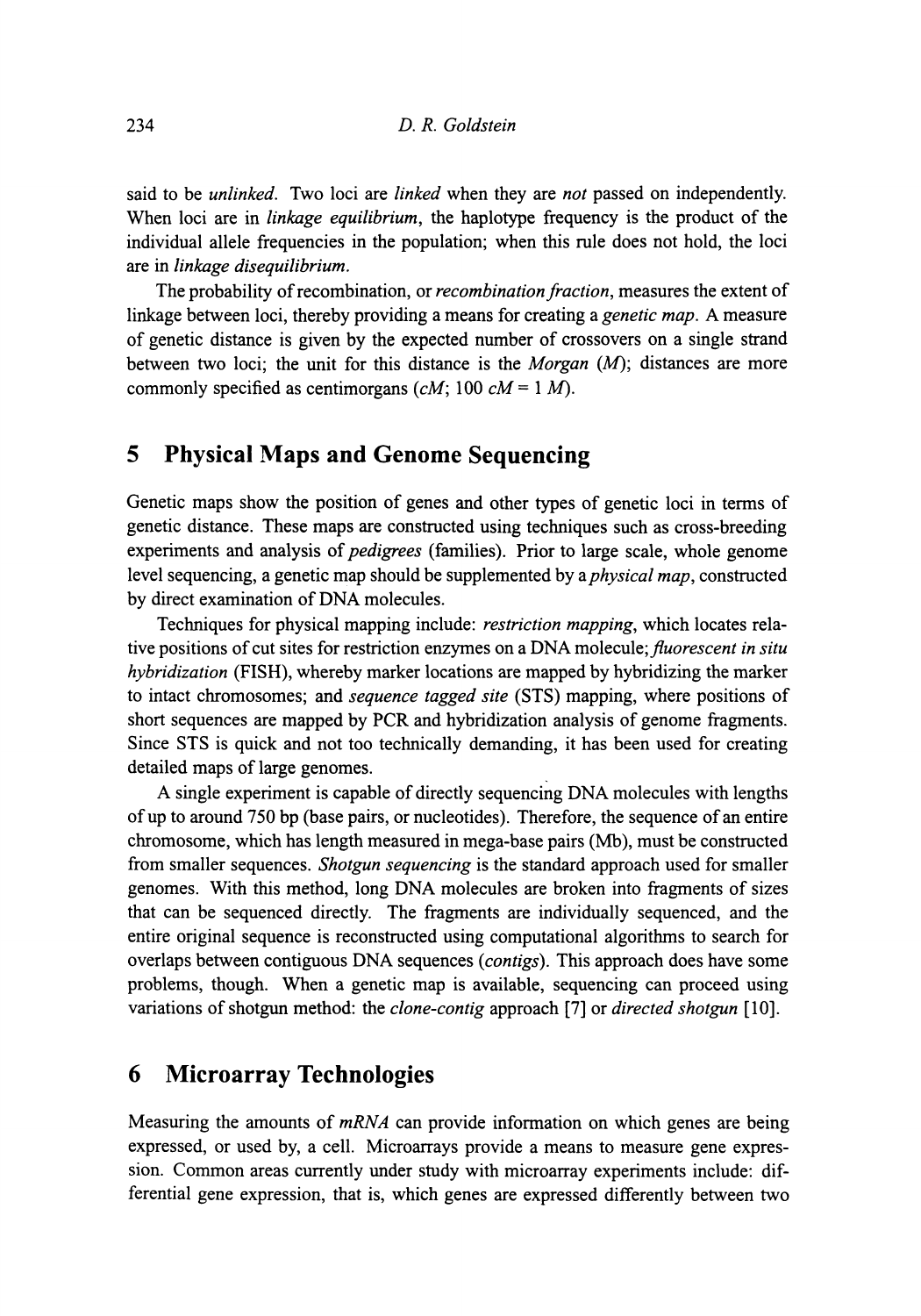(or more) sample types; similar gene expression patterns (profiles) across treatments; tumor sub-class identification using gene expression profiles; classification of malig nancies into known classes; and identification of genes associated with clinical out comes, such as response to treatment or survival time. There are several microarray technologies in current use, but the two most widely used are *cDNΛ (complementary DNA) microarrays* and *high-density (short) oligonucleotide gene chips* produced by the company Affymetrix.

cDNA microarrays consist of thousands of individual cDNA probe sequences printed in a high-density array on a glass microscope slide. The relative abundance of these spotted DNA sequences in two DNA or RNA samples may be assessed by monitoring the differential hybridization of the two samples to the sequences on the array. For mRNA samples, the two samples *(targets)* are reverse-transcribed into cDNA, labeled using different fluorophores ("dyes"), usually Cyanine 5 (Cy5), which fluoresces at red wavelengths, and Cyanine 3 (Cy3), which fluoresces at green wavelengths. The labeled samples are then mixed in equal proportions and hybridized with the arrayed DNA se quences. After this competitive hybridization, the slides are scanned and fluorescence measurements are made separately for each dye at each spot on the array. The ratio of red to green fluorescence intensity for each spot is indicative of the relative abundance of the corresponding DNA probe in the two nucleic acid target samples. See [1] for a more detailed introduction to the biology and technology of cDNA microarrays and oligonucleotide chips.

Aflymetrix gene chip arrays use a photolithography approach to synthesize probes directly onto a silicon chip. In addition to a number of short sequences used to probe each gene, the *perfect match (PM)* probes, there is an equal number of negative controls, the *mismatch (MM)* probes. A single labeled sample is hybridized to the array, so that absolute rather than relative measures of gene expression are obtained. Further details are available in [1, 5].

*Darlene R. Goldstein, Bioinformatics Core Facility, Institut Suisse de Recherche Expέrimentale sur le Cancer, 1066 Epalinges, Switzerland; and Institut de mathematiques, Ecole Polytechnique Fέdέrale de Lausanne, 1015 Lausanne, Switzerland,* darlene.goldstein@isrec.unil.ch

#### **References**

- [1] *The Chipping Forecast,* volume 21, January 1999. Supplement to Nature Genet ics.
- [2] B. Alberts, D. Bray, J. Lewis, M. Raff, K. Roberts, and J. D. Watson. *Molecular Biology of the Cell* Garland Science, New York, 4th edition, 2002.
- [3] T. A. Brown. *Genomes.* BIOS Scientific, Oxford, 1999.